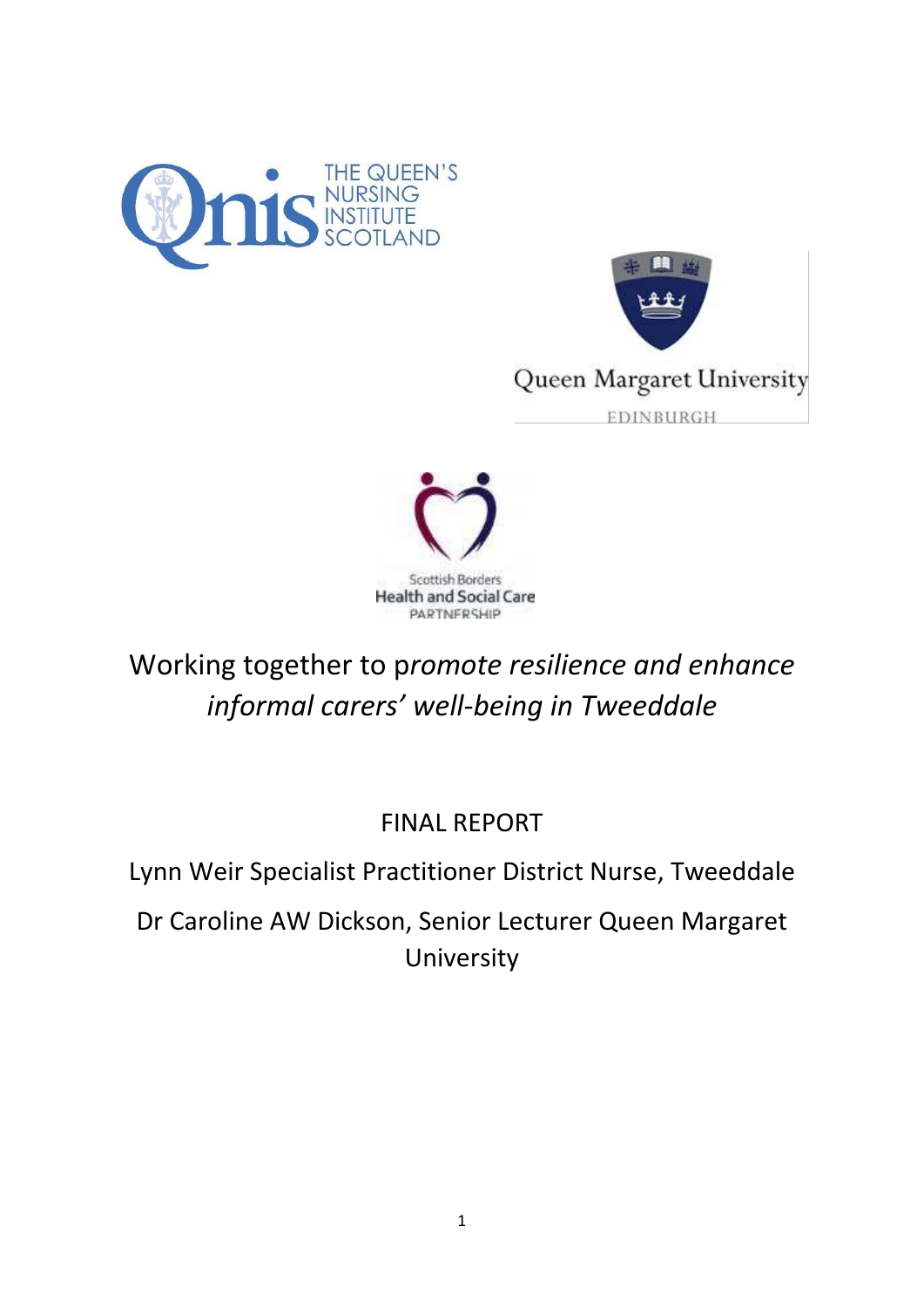# October 2018

## <span id="page-1-0"></span>Project Summary

The Borders Carers project enabled teams from community nursing, Borders Carers and family carers to work together to find ways of promoting health and well-being in their role of caring for their loved ones. By adopting practice development principles, the group developed a shared *commitment to hear the voices of carers of people with dementia and respond in a way that could* help promote a sense of well-being. A co-productive approach was adopted, enabling the group to also pay attention to the current culture of practice. By working together, identifying and agreeing ways of working, built on explicit shared values, a more sustainable approach to collaborative working was established. By including carers in the project from the outset, the developed resources meet their expressed need.

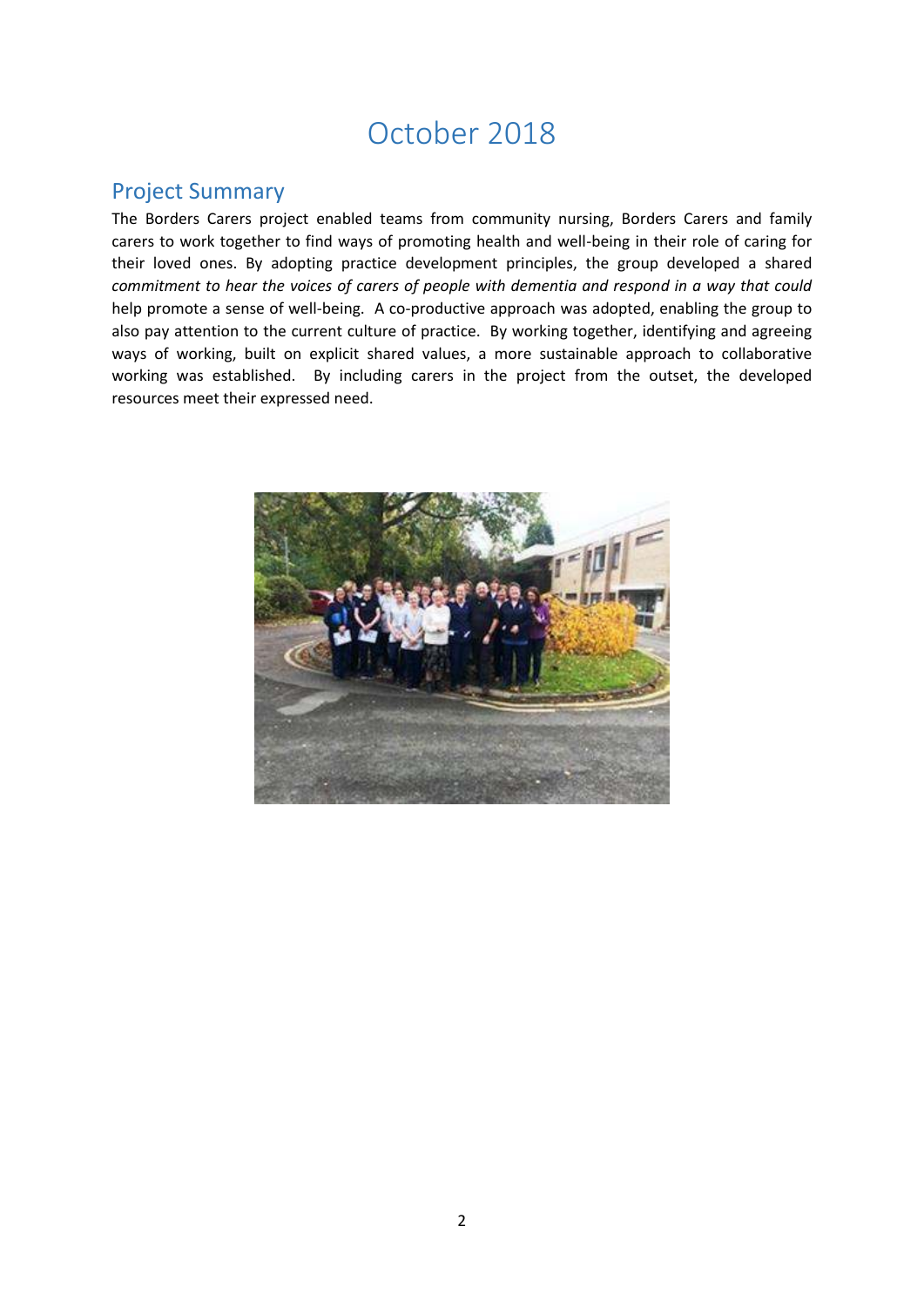## Contents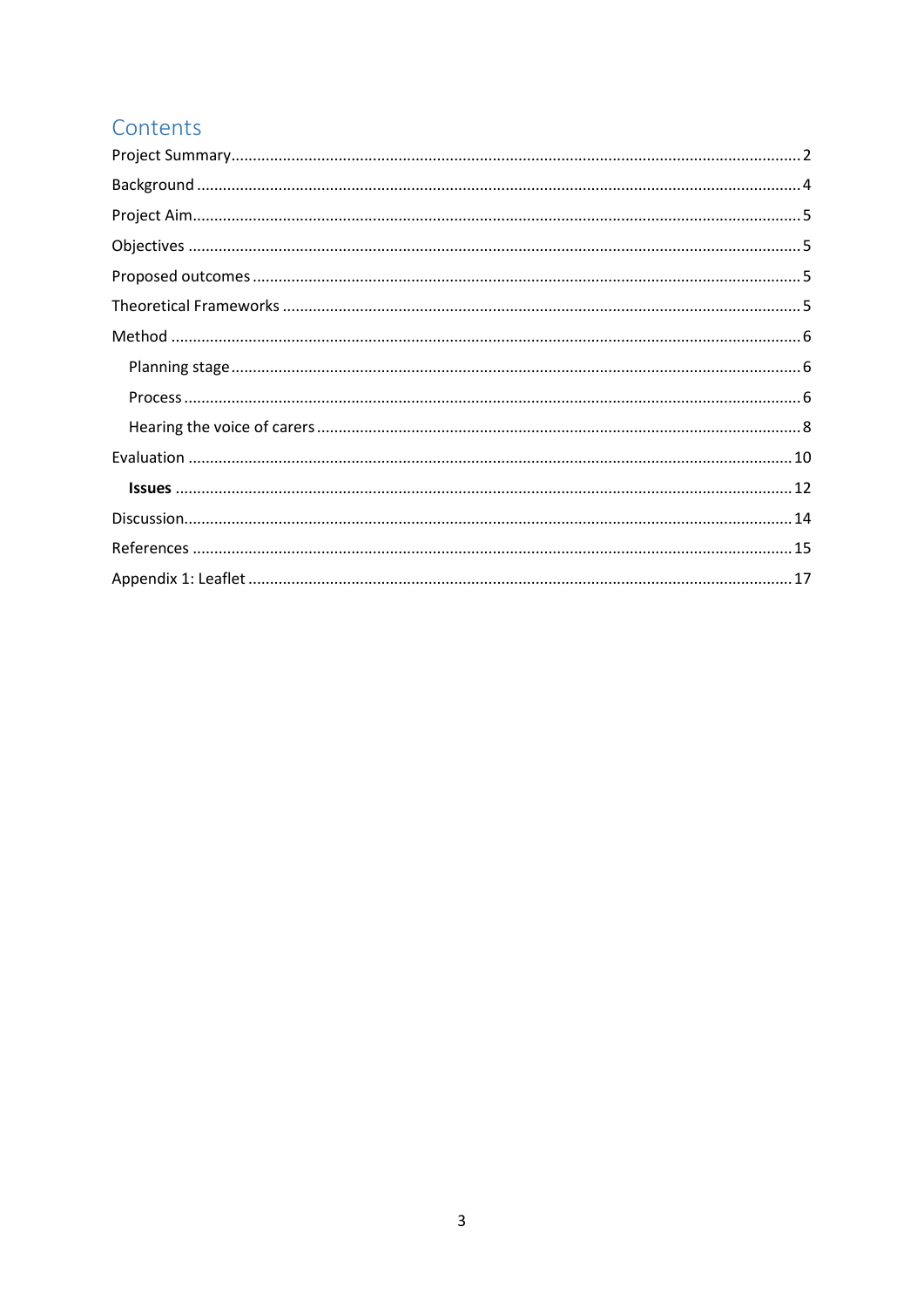### <span id="page-3-0"></span>**Background**

In the UK there is an estimated 850,000 people with dementia (Alzheimer's Society 2014) with 2401 people registered as having dementia in the Scottish Borders (Alzheimer's Scotland 2017). Scottish Borders Health and Social Care Partnership (SBHSCP) (2015) suggest that current figures may underestimate the scale of the problem due to the high number of persons presenting with symptoms but not being formally diagnosed with dementia. Scottish Borders Health and Social Care Partnership (2015) predicts that the prevalence of dementia will continue to rise across Scotland, and that in Scottish Borders the rate of increase will be faster than the national average, given the higher incidence of older people compared to the national average.

Keeping people with dementia at home, requires commitment by unpaid carers. According to the National Carers Organisations, carers contribute £10.8 billion unpaid care in Scotland each year. They suggest the number of adults in need of care is expected to rise by 30% by 2026 as the population ages. There are an estimated 12,502 adult carers living in the Scottish Borders; 19% aged 60 – 69 years, and 18% aged 70 years and over (Princess Royal Trust for Carers 2011). Within the Tweeddale locality, the proportion of people providing unpaid care range from 8.5% in Innerleithen and Walkerburn to 10.2% in Peebles South (Scottish Borders Community Planning Partnership 2016). People over 65 years account for a third of all carers providing more than 50 hours of care a week. However, Scotland's Census in 2011 highlighted only 59% of carers who care for more than 50 hours a week in very good or good health, compared to 83% of people who are not carers (Princess Royal Trust for Carers 2011). Newbronner et al (2016) state that 65% of older carers (aged 60–94) have long-term health problems or a disability and 68.8% of older carers report that being a carer has an adverse effect on their mental health (Newbronner et al 2016; Oliveria et al 2015). In 2013, the Carers Week Consortium revealed the caring role increased the risk of isolation and loneliness, 61% finding it difficult to maintain friendships after taking on the caring role.

There is a need to enhance resilience to prevent carers reaching crisis point and consequently, the cared for person with dementia being admitted to hospital (Alzheimer's Scotland 2014; Donnellan et al 2015, Scottish Government (SG) (2016). Scottish and UK strategy has set out priorities for carers, developing personalised psychosocial support through comprehensive assessments by inter-agency partners, with the emphasis on promoting health and wellbeing (National Institute of Clinical Excellence 2006 and SG 2016). However it has been identified in conversation with the Borders Carers Centre that there is less uptake and engagement with support services by carers in the region. The Scottish Borders Carers Planning group are currently working on how to improve links to services (Princess Royal Trust for Carers and Borders Carer Centre 2011). Community nursing teams can be a catalyst of change for carers. They have opportunities in their work to identify isolated carers, provide supportive relationships. Working in partnership with the Carers Trust, carers can be enabled to access the support they need, to ensure they feel a sense of well-being and are resilient in their caring role.

By participating in a Community Capacity building and networking day for the Tweeddale community (April 2017), close links were established between the community nursing team and  $3<sup>rd</sup>$  sector colleagues. It was identified that while there is a plethora of assets in the community to support carers, these are not being accessed or utilised to their potential. It may be these do not meet their needs. Additionally, carer referrals are not being received from community nursing teams. Carers Trust Scotland (formerly the Princess Royal Trust for Carers) was established in Scotland in 1991. They are the largest provider of comprehensive carers support services in Scotland, reaching over 40,000 carers from all groups and communities through a unique network of independent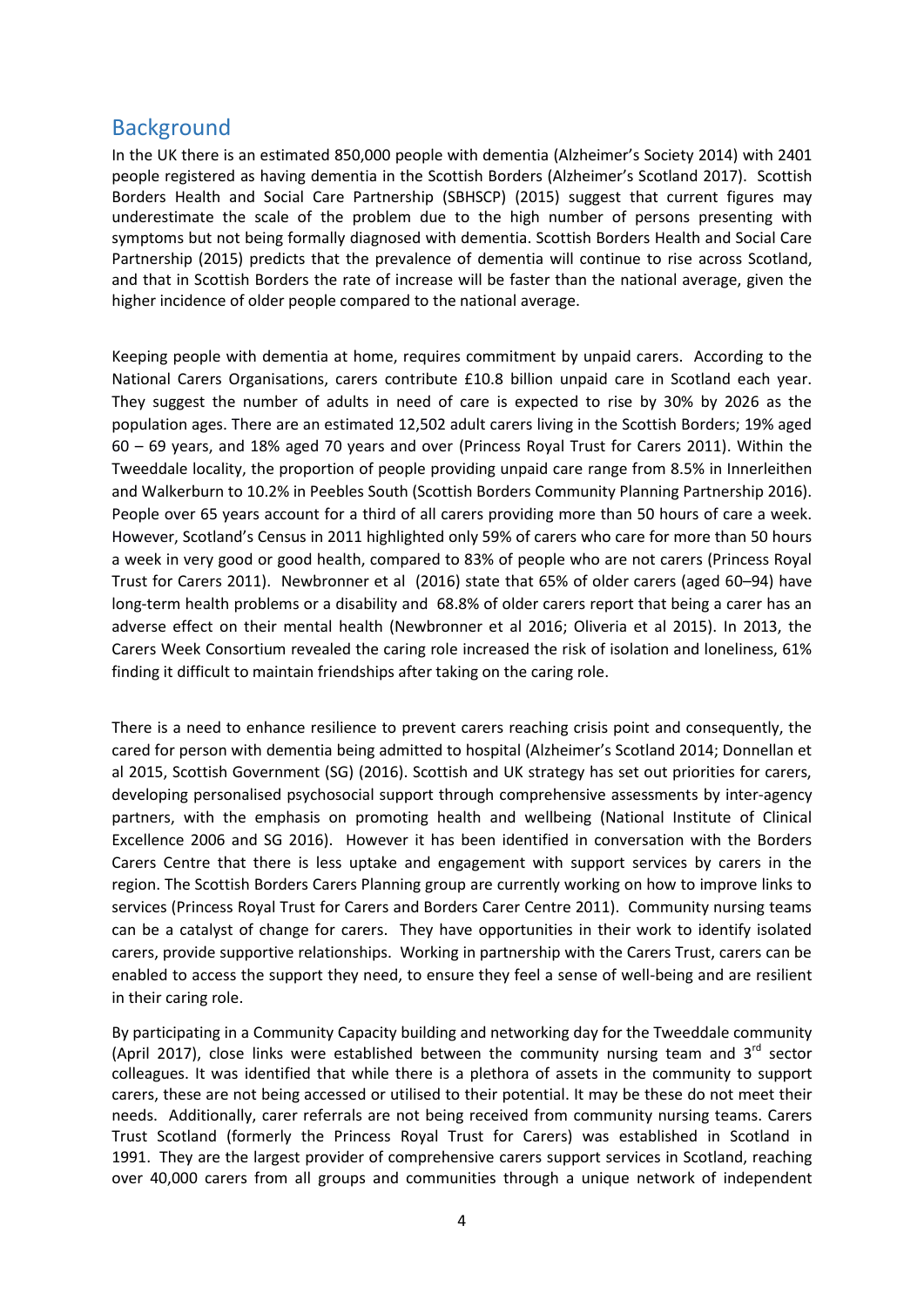carer's centres throughout Scotland. The Borders Carers' Centre develops services in response to identified local needs including practical help, advocacy, education and training for carers and professionals and liaison with hospital and social care staff. The Scottish Borders Carers Planning Group brings together individual carers and staff from the local authority, the health service and local carers' organisations. Surprisingly, there has been little liaison with community nursing teams, despite teams being in an ideal position to identify and support cares.

With an increasing number of informal carers in the Tweeddale area, identified caring for people with dementia, conversations have begun to take place between Community Nurses, informal carers and the Borders Carers Centre. The focus of these conversations has been to think about ways of promoting feelings of health and wellbeing for those at the centre of care. A funded project by QNIS would address inequalities in health of people within our community. At the same time, the approach adopted will enhance interagency working and carer involvement in their own care.

## <span id="page-4-0"></span>Project Aim

To enable teams from community nursing, Borders Carers and family carers to work together to find ways of promoting health and well-being in their role of caring for their loved ones.

To encourage participants to engage with the theory and practice of facilitation and practice development as enablers in the delivery of person-centred practice

### <span id="page-4-1"></span>**Objectives**

1. To adopt person-centred approaches to enable family carers to experience enhanced health and well-being

2. Develop resources to promote resilience of carers in Tweeddale.

3. Use practice development principles to enhance collaborative working between carers, community nursing and staff at Borders Carers Centre

4. Develop facilitation skills of the lead facilitator who is a newly qualified Specialist Practitioner District Nurse through critical companionship

5. Develop communication and engagement strategy to share learning and best practices

6. To evaluate the process and outcome of the project

## <span id="page-4-2"></span>Proposed outcomes

1. Family carers feel included in development work

2. Family carers feel empowered to enhance their own health and well-being and feel more resilient.

3. Appropriate resources are developed that meet the needs of carers in Tweeddale

4. Improved collaborative working between community nursing team and Borders Carers, based on values clarification and developing a shared vision

5. Teams have the opportunity to engage in practice development and person-centred practices

6. The newly qualified SPDN will develop facilitation skills that will be used to continue developing a person-centred culture

### <span id="page-4-3"></span>Theoretical Frameworks

The Person Centred Practice Framework (McCormack and McCance 2010) which provided a way of thinking about the environment of caring as a person-centred culture and a place that embraces meaningful engagement with people as colleagues and as families.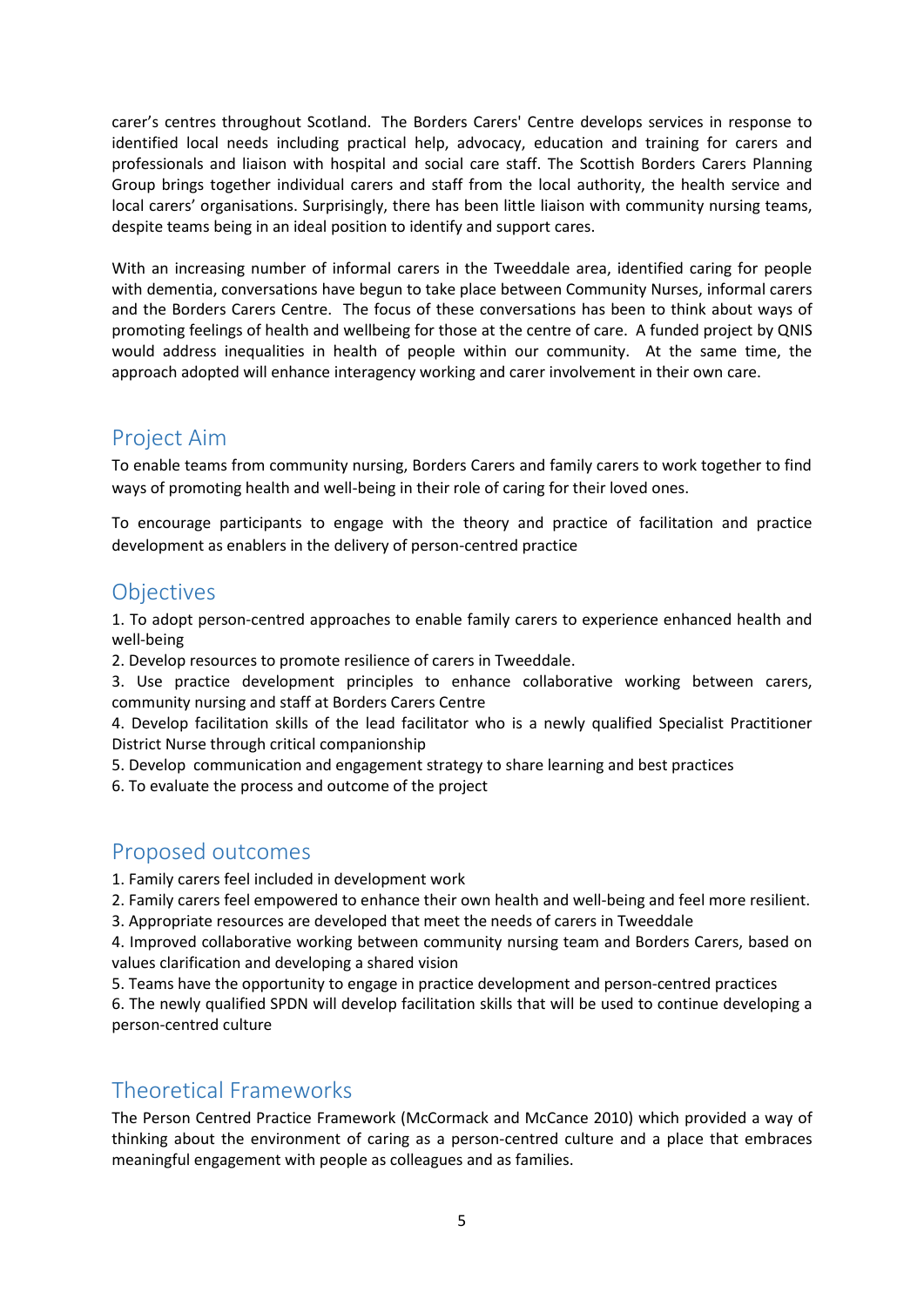Transformational Practice Development (PD) which is an approach to practice development holds the continuous development of person-centred evidence-informed workplaces as its key focus. This is achieved through critical and creative engagement in facilitated learning. The focus of the learning is the individual practitioner's/individual teams' work. Through creative and critical reflective activities, members of the group are enabled to bring about change in themselves and the cultures and contexts in which they practice. The learning is set within a strategic context to ensure it is embedded in organisational cultures.

Critical companionship is a form of a helping relationship in which critical companions accompany less experienced practitioners on their personal, experiential learning journeys (Titchen 2001: 81). The fundamental principle underpinning the relationship is that of 'articulating professional craft knowledge' and so enabling staff to recognise their expertise and what is 'good' about existing practice. The critical companionship relationship was between the lead facilitator LW and CD, the Senior Lecturer from Queen Margaret University who has expertise in PD facilitation. It was 'framed' through processes of 'active learning' (Dewing 2008), which will improve chances of sustainability.

## <span id="page-5-0"></span>Method

### <span id="page-5-1"></span>Planning stage

Ethical approval was sought through Queen Margaret University. A steering group was established with the intention of guiding the project. Key stakeholders including the internal and external facilitator, Borders Carer Centre Manager, informal carers and a representative from the QNIS were invited. During this meeting, the group addressed the questions in Box 1.

Box 1

What is our shared purpose? How do we hear the carers' voice? What do we need to do to enable PD group to develop 'resources'? What would success look like?

The group engaged in a visioning exercise where individually they wrote a piece for a local newsletter to report on the successes of the project. By sharing their thoughts, they were able to establish agreement on the project intended outcomes, process, key stakeholders and key questions to ask carers.

#### <span id="page-5-2"></span>Process

The project group consisted of Informal carers of persons with Dementia (People's Voice), members of the Community Nursing team, Borders Carers Centre and Community Capacity Building representatives, Social worker, facilitator (LW) and external facilitator (CD)

The group established their ways of working, by identifying what was important to them in the way they worked together (Fig 1). These ways of working included principles of Collaboration, inclusion and participation to ensure the voice of all participants were heard and a model of co-production implemented

Fig 1: Established ways of working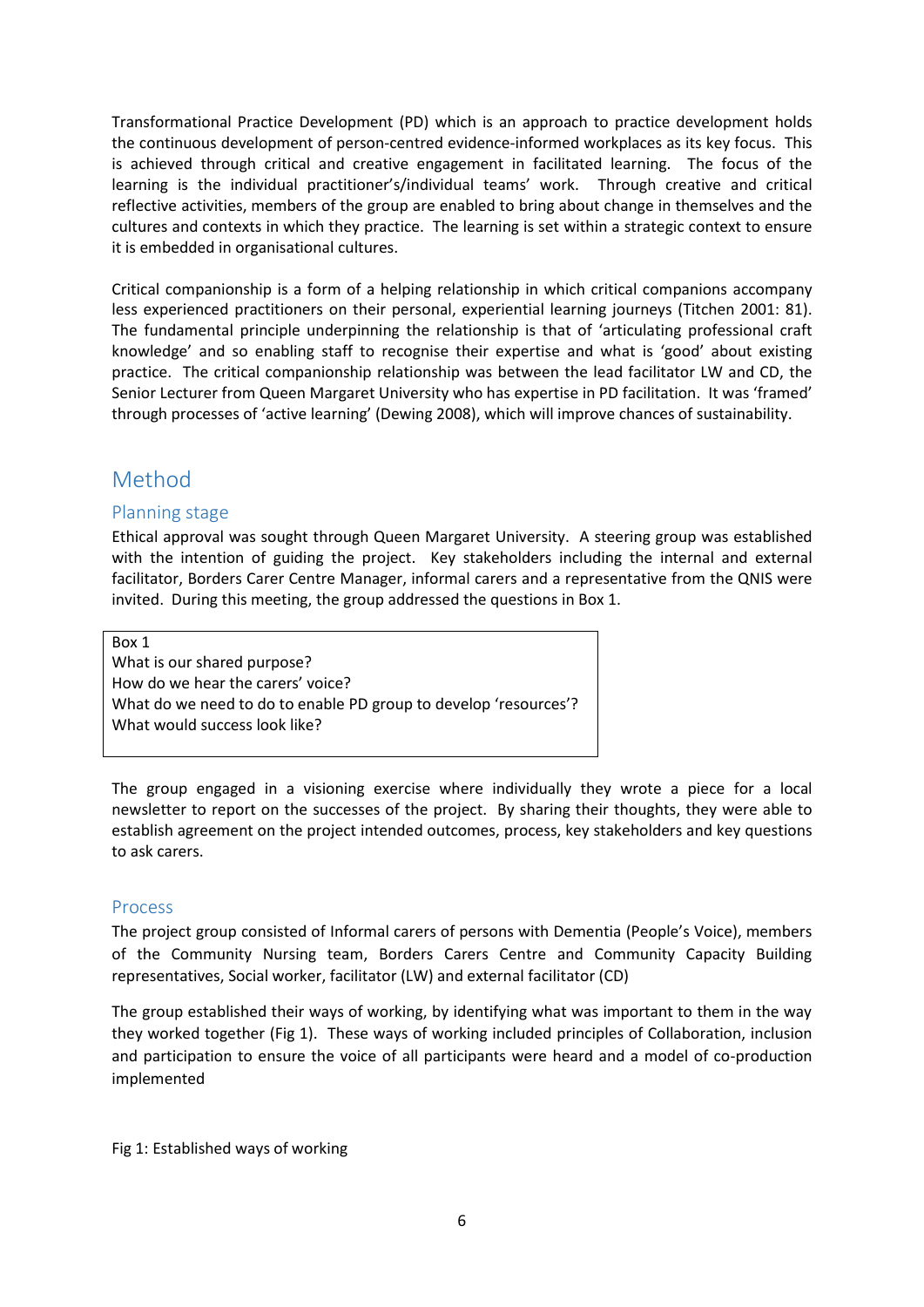

Values Clarification and shared visioning was undertaken to guide the project (Figs 2 & 3). By undertaking this process the intended outcomes of the project were being addressed at the outset.

#### Fig 2: Values Clarification

- We believe the purpose of the Tweeddale Carers Project (TCP) is to: *Bring the right people together to improve multi-agency working, that better uses resources to help and support carers to improve their health and well-being. Recognition of informal carers contribution.*
- Factors that enable the TCP are: *Partnership working using collective experiences will enable accessible support opportunities which will aim to improve/ease the experience of caring*
- Factors that hinder the process at present: *Lack of communication means that people can't* take advantage of the great opportunities, resources already available locally.
- We believe that the TCP will be achieved by: *Working together with informal carers, actively listening to their voice to work towards a shared vision. Making use of local resources to improve health and wellbeing.*

#### Fig 3: Shared Vision

Our vision is of *effective multi-agency working, where people work collaboratively, utilise resources efficiently and hear service-users voices to support and enable carers to improve their health and well-being.*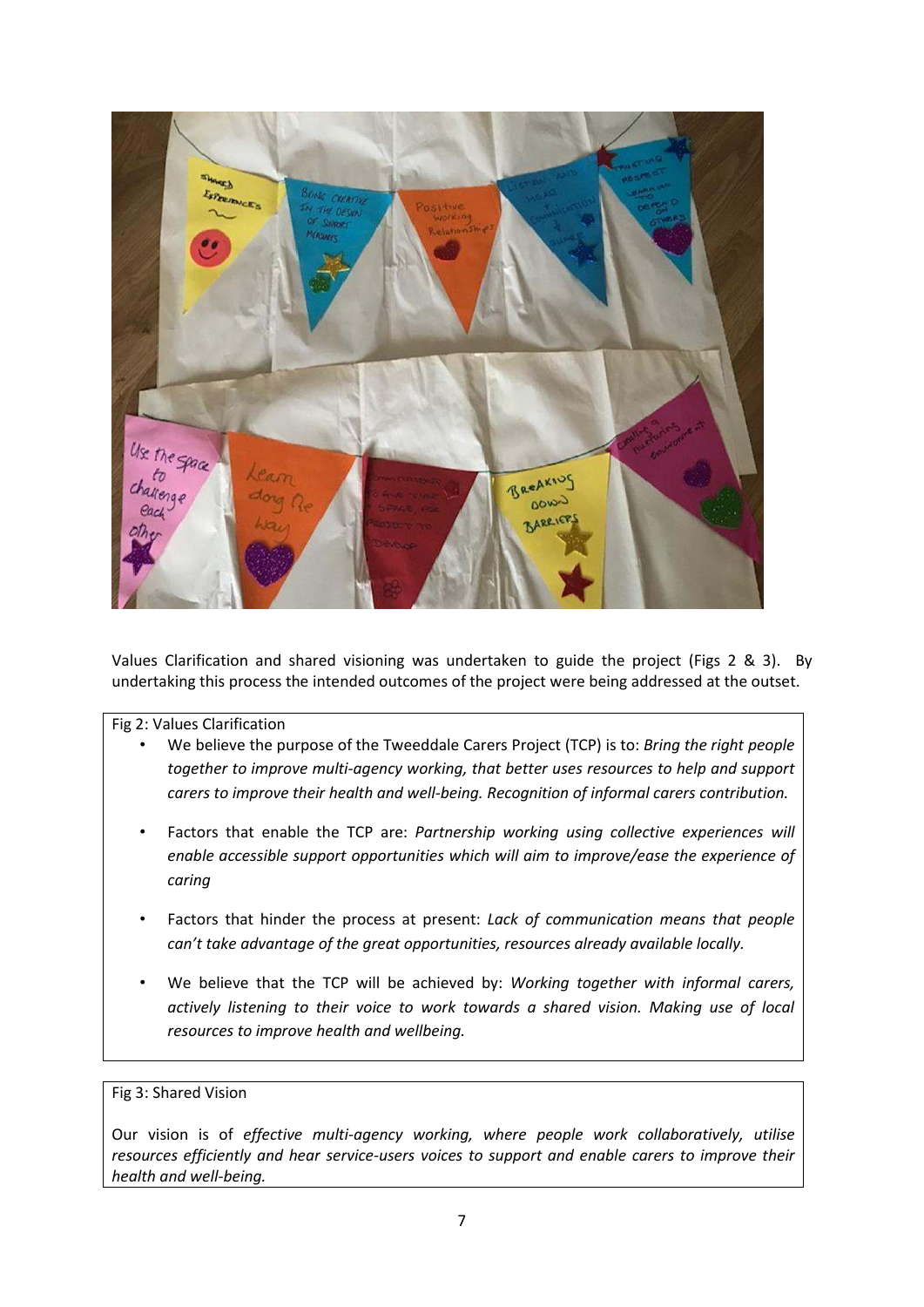To realise the vision the group identified what they brought to the process, what they wanted from it and what they needed to reach the shared vision. These were themed (Fig 4). This work in the early stages gave a clear action plan. The group agreed to meet monthly and committed to the shared ways of working.

| Fig 4                         |                           |                         |
|-------------------------------|---------------------------|-------------------------|
| What we bring                 | What we want              | What we need            |
| A willingness to learn and be | Feel like an expert again | Be supported            |
| challenged                    | Feel innovative           | Sharing                 |
| Integrity                     | A supportive team         | Be understood           |
| Passion                       | A healthful culture       | Learn from others       |
| Motivation                    | Have a clear vision       | Trust                   |
| Experience                    | To make a difference      | Have fun                |
| Ideas                         |                           | Effective relationships |
| Supportiveness                |                           |                         |
| <b>Openness</b>               |                           |                         |
| Creativity                    |                           |                         |
| Being a team player           |                           |                         |
| Compassion                    |                           |                         |

### <span id="page-7-0"></span>Hearing the voice of carers

In addition to involving carers in the project group, fitting with the shared vision, and the initial conversations with the Advisory Group, it was decided to hold an informal tea part to hear about carers experiences of maintaining their well-being. Although in the initial proposal, there was an intention to bring family carers to a venue within NHS premises, with facility to have their loved ones cared for, the carers on the group suggested this may feel threatening to some carers and require effort and organisation. Initial advertisement of the tea party did not yield much interest, but following an advertisement in the local press, interest was generated (Fig 5). It was decided community nurses would also approach informal carers in their own homes and ask the same questions i.e. an extended focus group.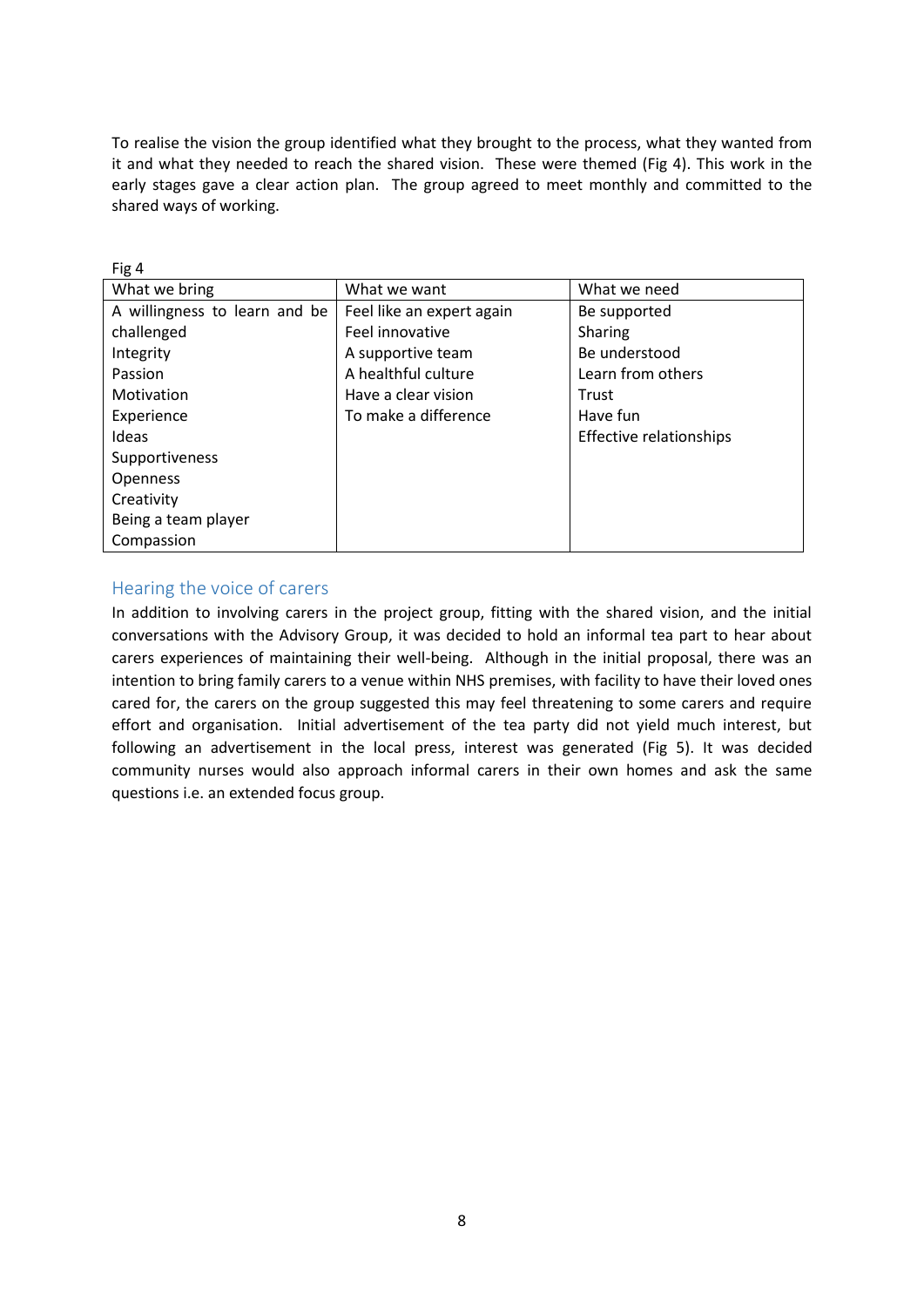Fig 5: Afternoon tea invitation



Members of staff will be present from NHS Borders,<br>Borders Carers Centre and Scottish Borders Council Numbers are limited. To book a place call 01896 752431



From the data generated from the conversation, the group identified:

- There is a lot of information what do we do with it? (we need to write a summary and give feedback)
- A lot of data relates to persons with dementia being cared for this seems to be a measure of how the carers are feeling
- There is an expressed need for a drop-in facility
- People feel unclear about where to go for help
- People don't seem to know how to get respite perhaps identified contacts would help?
- There are solutions within the data e.g. a 'step-wise approach of support' A diary might also be useful
- There is some mis-communication between agencies
- Weekends can be a difficult time for carers perhaps informal networks would help
- People have the same concerns irrespective of their age
- Written information is important
- The Tree Top cafe (a dementia friendly initiative) worked well but is now closed could work be done to raise awareness of other cafe owners?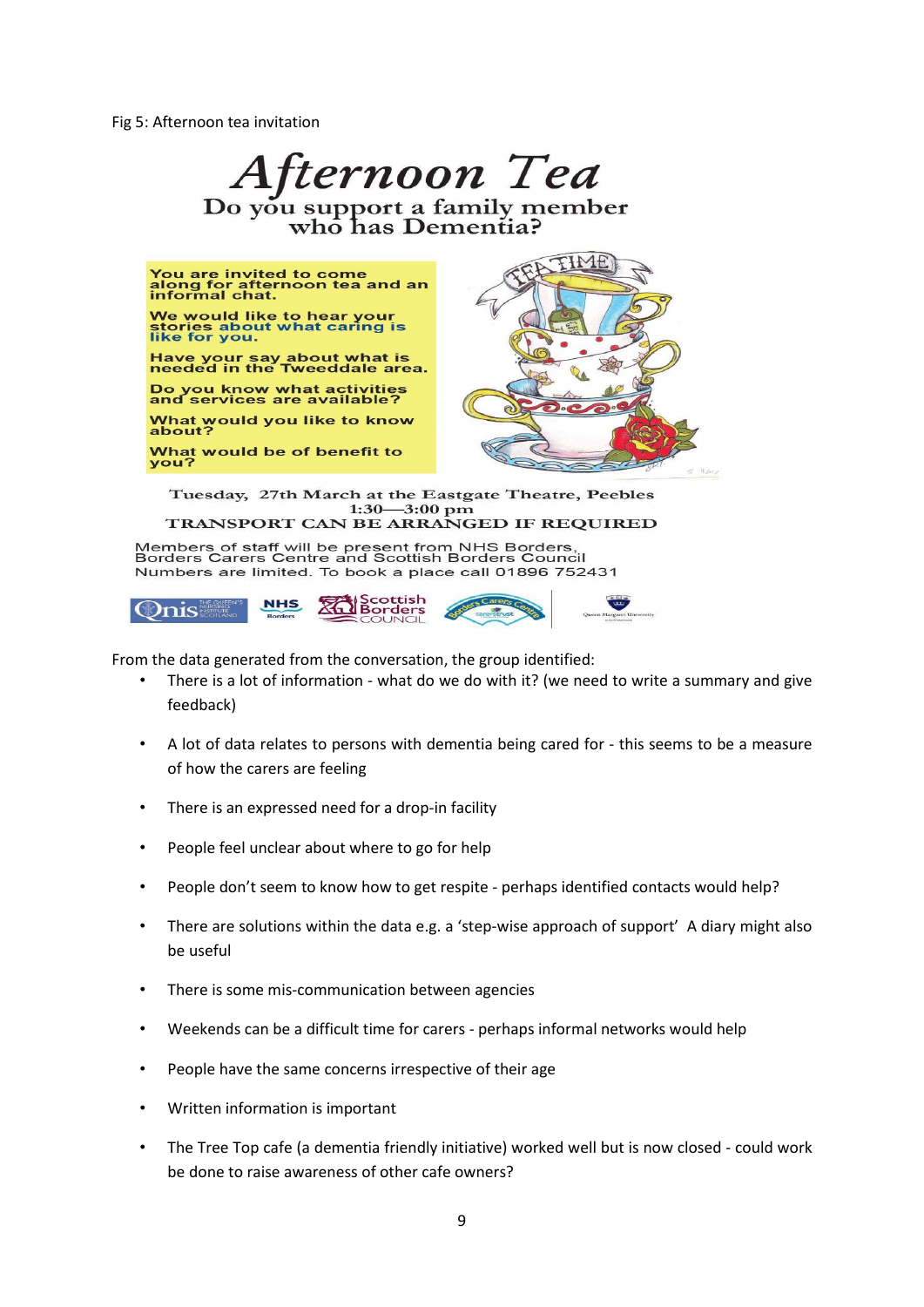- Raising awareness of people within the community helps/
- People feel lost post-diagnosis

From this data, there were actions for different agencies. The group decided to prioritise. They felt that the major issues emerging were:

- that at the time of diagnosis, people felt lost
- people felt well if their loved ones were well
- it is challenging to identify where to get support

The way forward was to develop a leaflet with important information, conveyed in an easy to understand, attractive manner Appendix 1 .

#### <span id="page-9-0"></span>Involving other stakeholders

It was important to gain approval for the leaflet from Health and Social Care if the leaflet was to be distributed to patients in the area. This was a complex process which was difficult to navigate; to find the appropriate contacts; including personnel from Health, Social care and Health and Social care combined, who would sanction publicity for the project and the finalise leaflet. The Consultant Nurse

Specialist for Dementia (NHS Borders) provided useful links and advice in this area.

#### Evaluation

This section of the report addresses objectives 1, 2 & 3 through collation of feedback from carers (Fig 7). Objectives 4, 5 are captured in the Claims, Concerns and Issues (Guba and Lincoln 1989) in Fig 8 and Objective 6 in the critical reflection by LW as novice facilitator (Fig 9).

## Fig 7: Carers feedback

- Initial feedback
	- Leaflet provides a resource that they wish they had access to before now. Makes them feel less alone in their journey.
	- The leaflet was re-drafted on various occasions due to graphics not meeting DEEP guidelines. Carers reported that the sad faces that were originally on the first draft were not appropriate as they felt this was not an accurate portrayal of how Carers felt. It was stigmatising the whole experience as a Carer. Wording was changed in some areas as too "medicalised", Carers reported that they wanted simple language that responded to their basic questions.
	- The original leaflet had a pathway which was far "too busy" and put Carers off reading it in the first instance, this was simplified. It was difficult to narrow the pathway down as the leaflet tried to address a lot of issues.
	- Transport was not addressed and this is a major issue in the Scottish Borders as a whole, leading to feelings of isolation. This was incorporated in the final draft.

Following amendments

 The revised leaflet was presented to the Carers Working Group at the end of October. Feedback was very positive. Many of the carers expressed that they wish they had access to such a resource previously. The group requested that the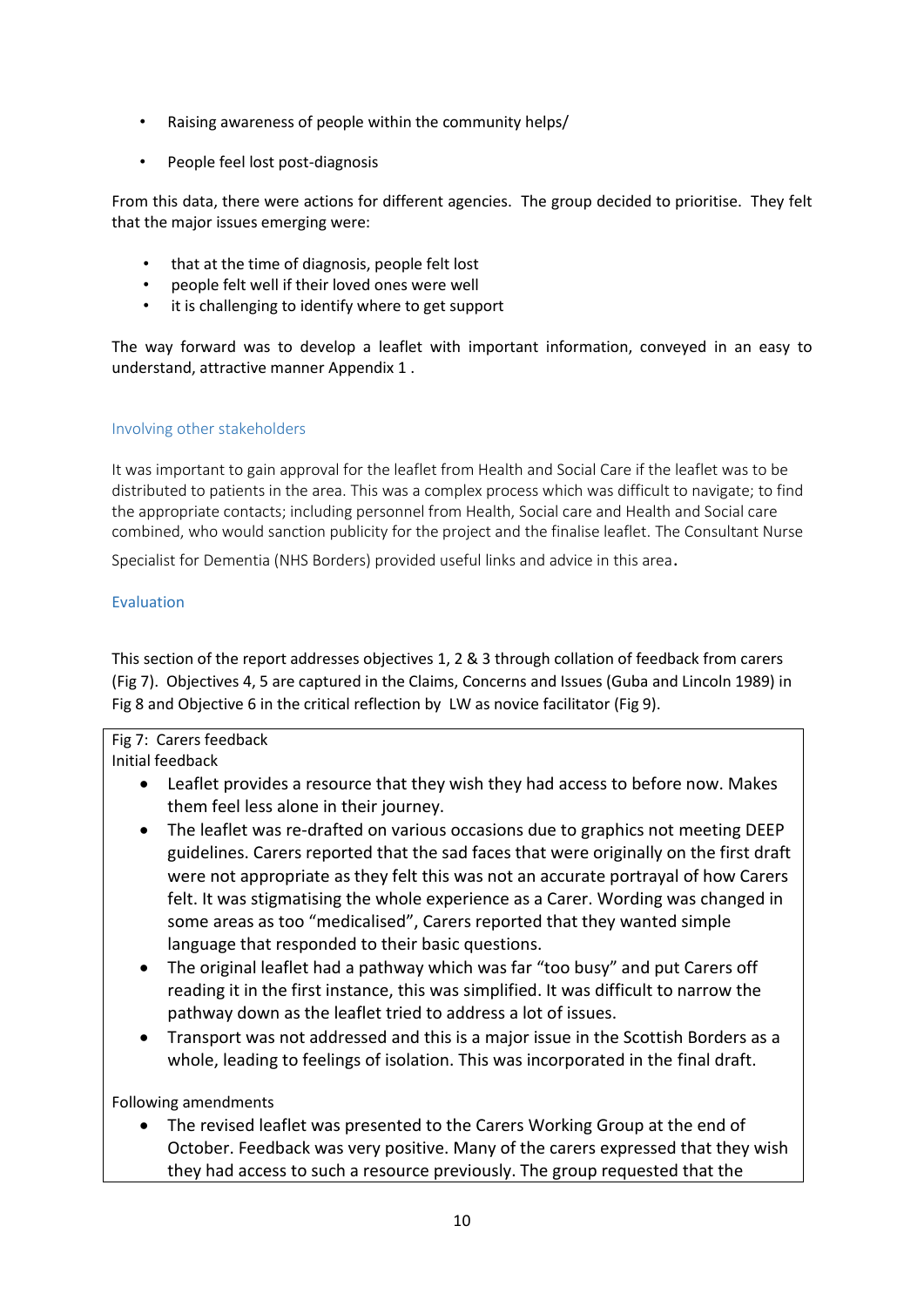leaflet be taken to the Community Hubs in an attempt to role it out across the Scottish Borders.

#### **Fig 8: 4th Generation Evaluation Claims**

Identifying shared values at the beginning of the process helped us to agree ways of working, in creating a shared vision for the project and a clear, agreed plan that was helpful. Looking back, this session cemented the key relationships within the group.

The values clarification exercise also identified collaborative, inclusive and participative (CIP) methodologies with the intention of improving collaborative working. As the project progressed communication has improved with many new opportunities developing linking health , social care and the  $3^{rd}$  sector. Practice development and active learning enabled the group to relax and bond and all members started to realise that they were coming from a person-centred approach with similar values.

The proposal clearly identified the intention of 'hearing carers' voices' within this project and embedded within our vision was a clear commitment to start from this point. It was good to be involved in an initiative that great organically from its inception. The process made many of the professionals identify how prescriptive and subjective they were in their working lives, not always listening to what carers were saying and often using jargon terms that were misunderstood.

The project meetings provided a safe and supportive environment where our ways of thinking could be challenged. Many inspiring ideas were put forward by health care students.

The tea party created a relaxed atmosphere for carers, health and social care and  $3^{rd}$  sector groups to share their experiences. From this a wealth of information was gathered. At the same time providing the opportunity to support carers at their most vulnerable times.

We involved a carer and her daughter in the project group and they reported how engaged and consulted they felt.

Having an external facilitator felt supportive. The novice facilitator grew in confidence throughout the process

The group enjoyed attending the QNIS event and sharing the ideas of success of other groups and ventures, helping us to plan the next stages. Made us realise how important it is that even with juggling the pressures of everyday workload it is important to keep developing new initiatives and ideas for change.

#### **Concerns**

The novice facilitator, felt like a lone person running at times. Despite having an external facilitator to help she did not share decision-making and delegate due to lack of numbers. She felt unsure about how to navigate some of the governance processes within the NHS Board due to lack of staff involved.

A regular space and time for facilitated critical reflection between the internal (novice) and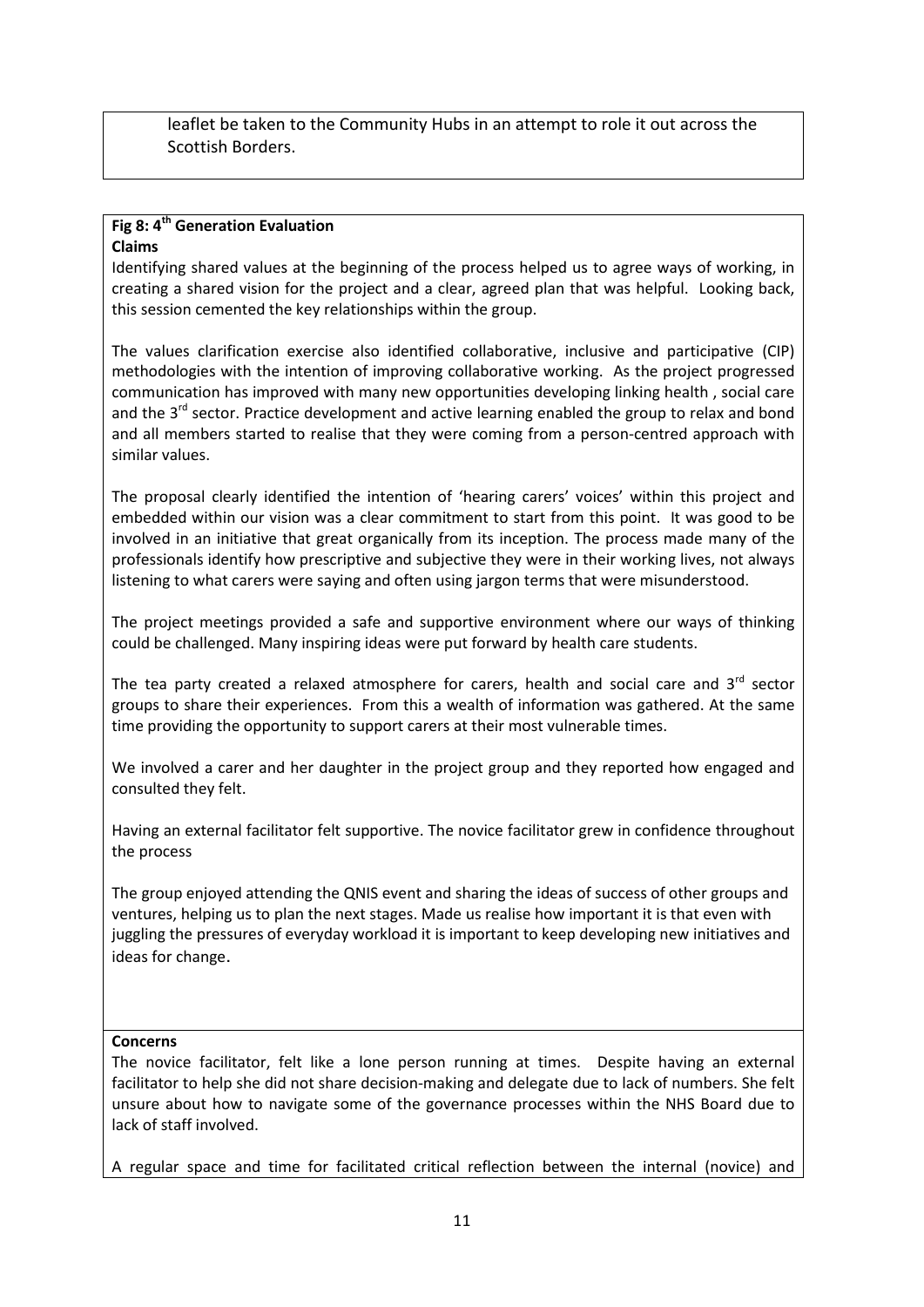#### external facilitator were not made

Although we began the project with an Advisory Group, inviting senior members of services, this group was not sustained.

Staff sickness, low staffing and external work pressures affected attendance of community nursing team. Some staff reported that sessions felt lengthy. They did not have the opportunity to engage fully with the project and did not fully understand the rationale behind practice development. Time set aside for the project was not always prioritised. The project was therefore not viewed as an integral part of our role as Community Nurses but rather an extra-curricular activity which no one could fully commit to.

This was not specific to the Community Nursing teams, throughout the project, many of the other groups were affected by the same issues. The partnership with Borders Carers centre was difficult to fully develop and engagement with social work (in terms of participation in meetings) was not sustained

Advertising/Communication sometimes created barriers

There were some challenges in engaging informal carers, therefore it was difficult at times to be fully person-centred in our approach

Dates sent out on an adhoc basis – members of the group found difficult to plan ahead and commit at shorter notice.

#### <span id="page-11-0"></span>Issues

The following questions are those that we will continue to work on in the coming months as a team.

How could we have gained better engagement from the team? How can we give development work more importance in everyday work? How could we have made more time to critically reflect together? What would have created greater ownership within the Advisory Group? How can the interagency team be helped to understand that learning together can improve collaborative working? How could we have increased involvement of carers from the outset to ensure their voice was truly heard and reflected in the resource?

How can we disseminate widely and share success?

#### Fig 9: Novice Facilitators reflections

*It was a privilege to be accepted to develop the Catalyst for change project and to set up the Tweeddale Carers Project with Co-lead Caroline Dickson and in partnership with Borders Carers Centre.* 

*As a newly qualified Specialist Practitioner District Nurse (SPDN) I was keen to develop my skills as a facilitator in Practice Development with Caroline as my mentor and Critical Companion. It was hoped that by undertaking practice development sessions involving the Community Nursing Team, Social Care, Carers and the third sector collaborative ways of*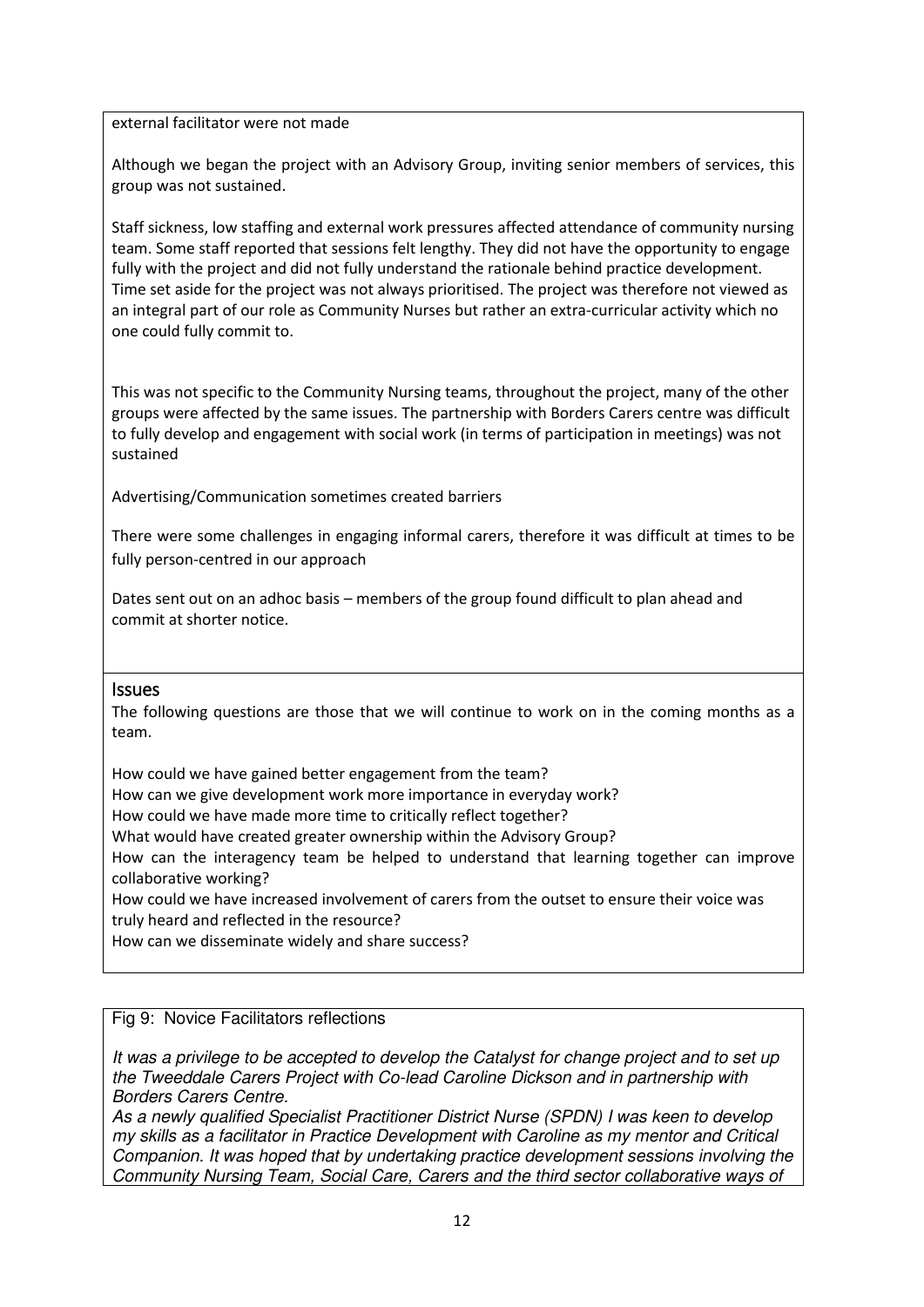*working would be enhanced. Building on a co-productive approach, existing assets in the Tweeddale community could be utilised to create a resource that would enhance the resilience and well-being of Carers of people with Dementia.* 

*As a newly qualified Practitioner I was enthusiastic but uncertain about the process of practice development. The concept was embraced by my University colleagues during my studies but having worked as a Community Nurse for many years I was aware that there would be barriers encountered. Health and Social Care staff working under extreme pressure with few resources and staffing often work in a prescriptive way, having to make quick, medicalised decisions about what is best for our teams and patients. Often unintentionally the principles of person-centredness can get lost in this process. It would be challenging for my colleagues in the Community Nursing Teams and Social Care to take the time to let an idea develop organically without a set clear goal and target of what we were trying to achieve.* 

*The steering group was agreed at the beginning and was to involve Caroline and myself, Management representation from health and social care, the 3rd sector and Carers. Unfortunately from the first meeting it was clear that there would not be high visibility from senior management, stating prior arranged or conflicting work commitments.Our steering group therefore became our Project Development group. This was disheartening for staff involved, detracting from the importance of such projects. This set a precedence for lack of engagement from a number of parties.* 

*Due to staffing issues in the Project Development group, particularly in the Community Nursing team, various members were involved inconsistently throughout the process. As a result it was sometimes difficult to keep momentum going for the project, updating members of progress via email was time-consuming with the group reaching a dip in enthusiasm mid-way during the 8 month period when external work pressures on staff were overwhelming and uptake for the original tea party was poor. Being aware that the group was reaching that stage was disheartening but it was interesting how supportive the group had become of each other at this point. In contrast to the community nursing team there was a consistent presence from various members of the 3rd sector groups, Borders Carers centre and Community Capacity Building, their enthusiasm for the project encouraged the group to proceed. On reflection I realise that when the EF was not present I did not always revisit our values and agreed ways of working or vision as a group. Had I done this it may have encouraged greater commitment from all members of the group. It would also have been beneficial to have additional community nursing staff on meeting days to enable regular members of the CNT to attend.* 

*It was difficult to engage Carers in the project. This should not have been surprising, as the background to the Catalyst project had highlighted that while there was a plethora of support mechanisms for carers of people with Dementia in Tweeddale uptake was poor. The Community nursing team were tasked with identifying carers to interview in their own homes. This was more difficult to achieve than predicted. It would appear that the CNT still focus on the patient's nursing need rather than taking a holistic view due to lack of time or resources. Throughout the project identifying carers and signposting to the appropriate support groups became more common and is something that the team all stated that they would like to more time and resources to achieve.* 

*In the early stages of the project I struggled with the concept of holding meetings without a fixed agenda. I now realise these are restrictive in letting the groups creative ideas flourish naturally. As the group evolved we used Active Learning in the form of evoke cards and using artefacts to get to know each other, to take the time to consider our own values and beliefs and to share our visions for the future of the project. Time to talk, written narratives; which stimulated ideas for project progression, and time for reflection were new concepts to many of the project group, particularly for one of the carers. As part of the feedback from the project one of the members from the group expressed that she had found the sessions lengthy and she felt constrained by work pressures still outstanding on the meeting days. On reflection I wonder if we did not fully explain the concept of Practice Development and the time that some of the sessions would take so that people could be*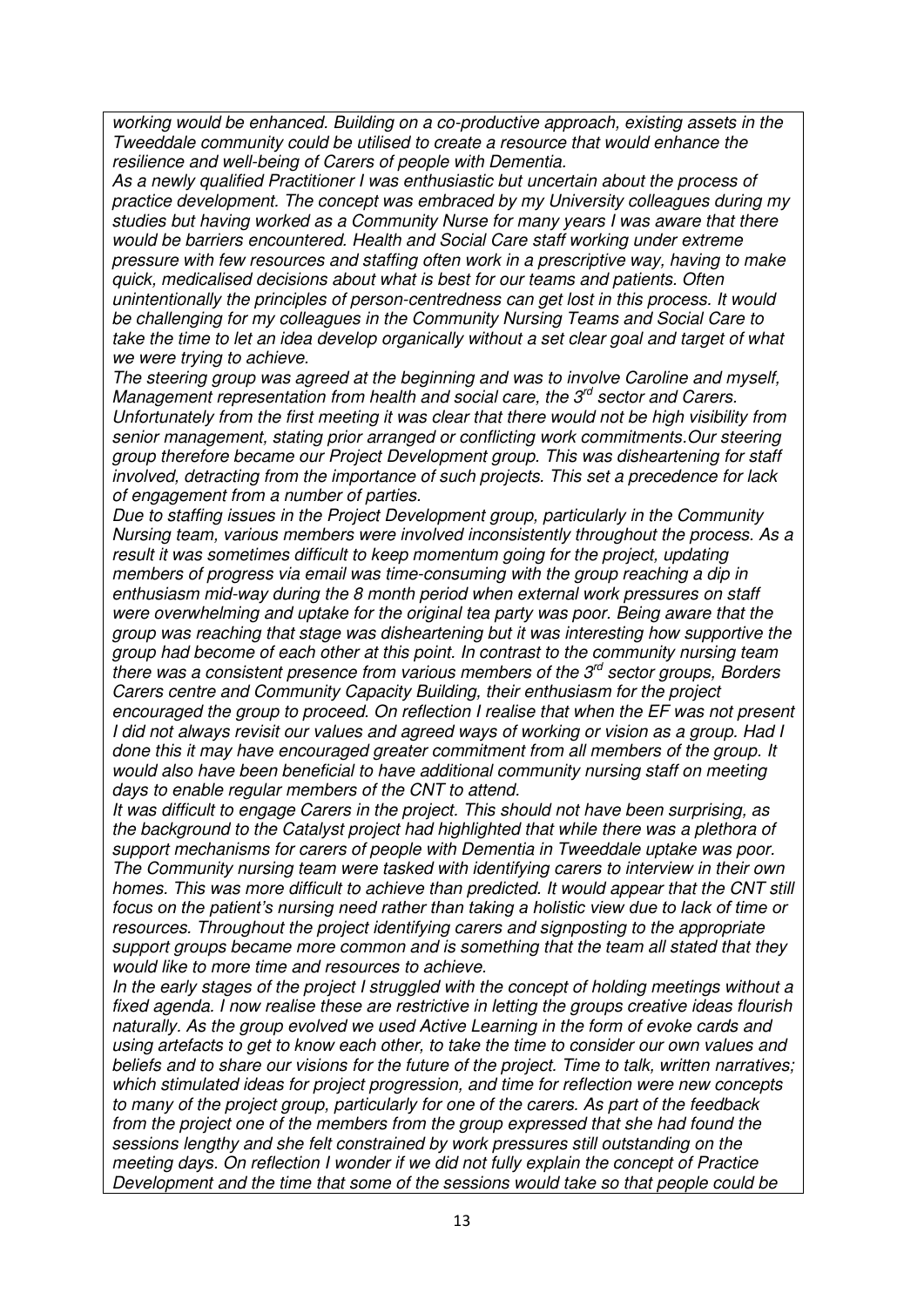*more engaged. On reflection we could have created the space for members to discuss the reasons that were preventing them from fully engaging and how we could find a way forward as a group.* 

*As I was new to the process of Practice development facilitation and new in my role as a Specialist Practitioner District Nurse I was torn between an awareness of the staffing challenges posed to all members of the group while being aware of the importance of undertaking projects that will address inequalities in the community and enhance the lives of others. Being acutely aware of external pressures on the group I was often reluctant to delegate, taking on many of the additional tasks and commitments personally. I am now aware of the importance of sharing of tasks, not only in reducing personal pressures which can become all-encompassing but also in ensuring that it is a "shared project." As part of the development journey I relied heavily at times on my critical companion, Caroline, not being entirely comfortable at first with silence and wondering which direction to go next. This became easier as the sessions progressed and my confidence developed. It was a poignant moment when a member of the group expressed how much she enjoyed taking the time out of her busy work schedule for personal reflection and to bond and share ideas with other members of the group.* 

*Through the project we explored how we could hear the voices of carers and develop a resource that was sustainable but achievable within our budget. The tea party that we held to collate feedback from cares was an informal event and provided the opportunity for Carers and their loved ones with Dementia to talk with the project group and other carers. The session made us aware of how much we had bonded as a group and shared ideas of ways of working. It was rewarding that two very vulnerable Carers were able to make contact with our partners the Borders Carers Centre for support. .* 

### <span id="page-13-0"></span>Discussion

*Participating in the QNIS Catalyst for change project in Tweeddale has been a challenging but enlightening process. We have met the project objectives. Using this methodology enhanced collaborative working between health, social care and the 3rd sector. Keeping 'the person' explicitly and the centre of the project has meant that we have responded to the expressed needs of carers in Tweeddale, whilst building productive, person-centred relationships between colleagues. We feel proud to have produced an evidence-based leaflet that has the aim of enhancing carers' health and wellbeing. The funding of this project has enabled this leaflet to come to life in an animation, which is currently being developed. The impact of this will reach carers within the whole of the Scottish Borders.* 

*Ensuring the full commitment and engagement of all project group participants has been difficult, in particular within the Community Nursing Team. This is consistent with other development work reported in the literature. Evaluation using the concept of claims, concerns and issues within the team highlighted how difficult they had found to juggle workload and take part in the project. Encouraging staff to engage should be viewed part of our everyday workload and not seen as an additional pressure. Giving the staff space, time and the resources to flourish both as a team and in the wider community, addressing health inequalities should be a consideration in all projected staffing budgets. In future I will be more vocal, ensuring that these opportunities can be created and fulfilled.* 

*Next Steps- to attend the Living with Dementia day hosted by Health and Social care in the Scottish Borders mid November to celebrate success and launch the leaflet.* 

*Develop Animation*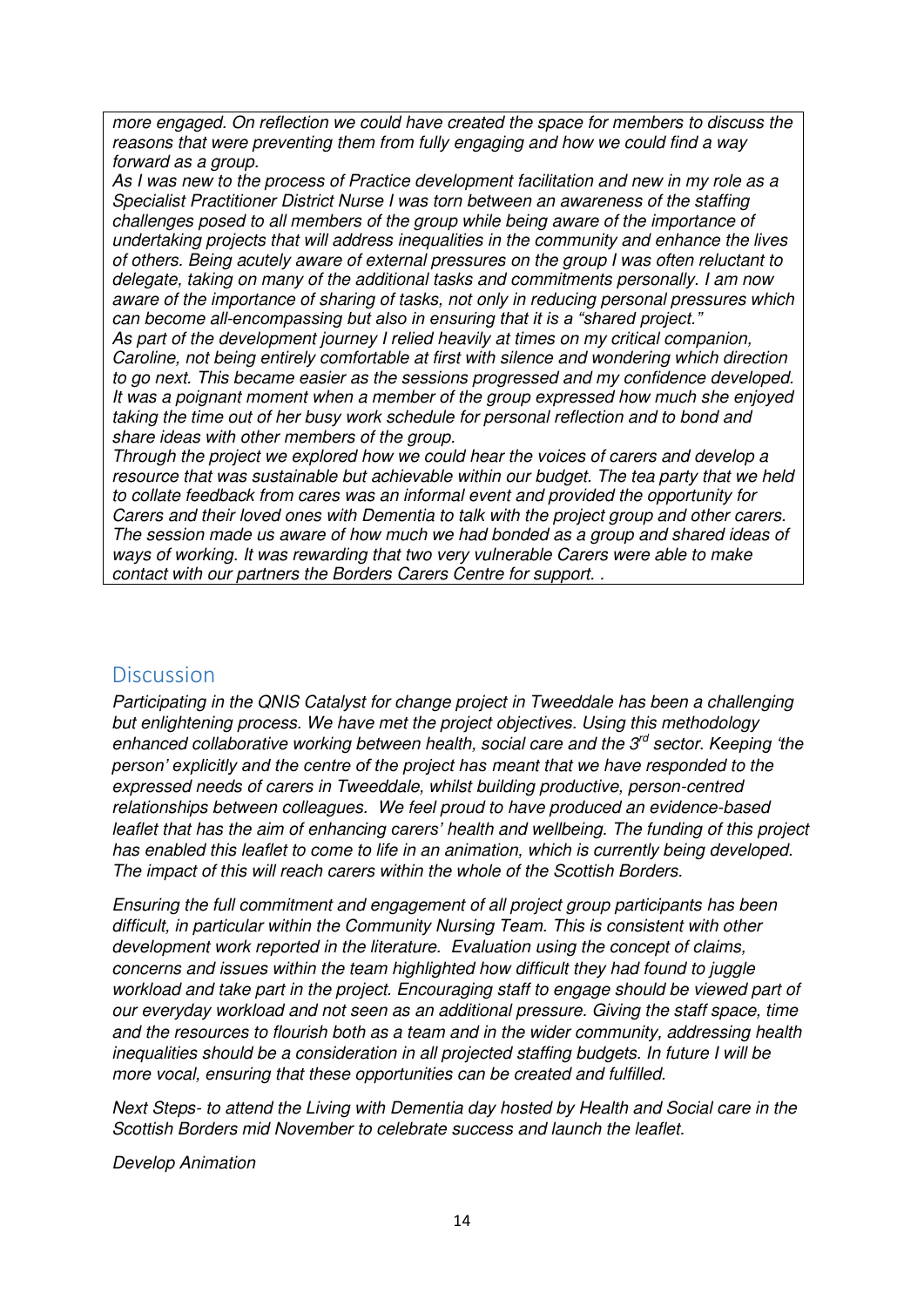*Liaise with the Communications Departments in NHS Borders, Scottish Borders Council, Borders Carers Centre to 'house' animation on website to make available for all*

*Plans for updating leaflet. Due to the leaflet being Tweeddale specific it is difficult to get parties to commit to taking ownership and updating the leaflet in the long term. With the assistance of the Borders Carers Working Group we are currently looking at how the leaflet could be adapted to incorporate the Scottish Borders as a whole to encourage wider dissemination and sustainability of the leaflet.* 

*Tweeddale Community has benefitted from the funding from the QNIS and I feel privileged to have been part of the process. If there was a question that I could take back to the stakeholders as a novice practice development facilitator it would be: By what means can we create and support viable, sustainable opportunities in both the workplace and in the wider community; ensuring that person-centredness can be embedded in every aspect of our practice rather than being seen as additional workload pressure?* 

### <span id="page-14-0"></span>References

ALZHEIMERS SOCIETY. 2014. Dementia UK Report. [online]. [accessed 04/06/2017]. Available from: https://www.alzheimers.org.uk/info/20025/policy\_and\_influencing/251/dementia\_uk

ALZHEIMERS SCOTLAND. 2017. Statistics. [online]. [accessed 04/06/2017]. Available from: http://www.alzscot.org/campaigning/statistics

CARERS WEEK CONSORTIUM 2013 Prepared to Care?

SCOTLAND'S CENSUS 2011

DONNELLAN, W., J. BENNETT, K., M, SOULSBY, L., K. 2015. What are the factors that facilitate or hinder resilience in older spousal dementia carers? A qualitative study. Aging and mental health. Vol. 19. 10. PP 932-939.

MCCORMACK, B., DEWING, J., and MCCANCE, T., 2011. Developing Person-centred Care: Addressing Contextual Challenges through Practice Development. The Online Journal of Issues in Nursing. 16.2

MCCORMACK, B., MCCARTHY, G., WRIGHT, J., SLATER, P. and COFFEY, A. 2009. Development and testing of the Context Assessment Index. Worldviews on Evidence Based Nursing, 6, 1, pp27-35

NEWBRONNER, L., CHAMBERLAIN, R., BAXTER, M., AND GLENDINNING, C. 2013. A road less rocky. Supporting carers of people with dementia. [online]. [Viewed 03/06/2017]. Available from: https://carers.org/sites/files/carerstrust/dementia\_report\_road\_less\_rocky\_final\_low.pdf

NATIONAL INSTITUTE FOR HEALTH AND CARE EXCELLENCE. 2006. Dementia: supporting people with dementia and their carers in health and social care. [online]. [Accessed 02/06/2017]. Available from: https://www.nice.org.uk/guidance/cg42

OLIVEIRA, D., C., VASS, C., AND AUBEELUCK, A. 2015. Ageing and quality of life in family carers of people with dementia being cared for at home: a literature review. Quality in Primary care. 23. 1 PP 18-30.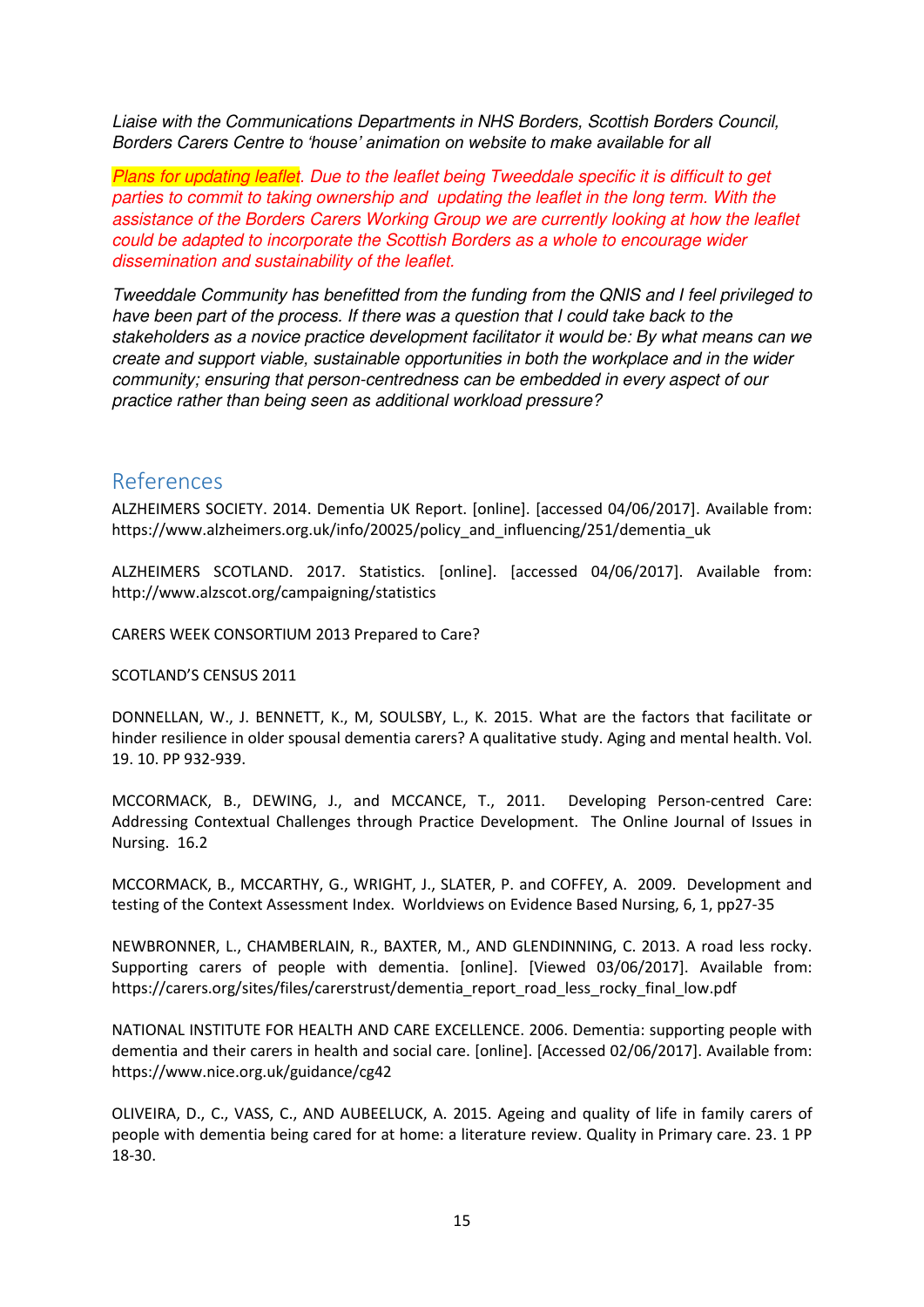PRINCESS ROYAL TRUST FOR CARERS, 2011. Always on call, always concerned. http://www.carers.org/sites/default/files/always\_on\_call\_always\_concerned.pdf

PRINCESS ROYAL TRUST. BORDERS CARERS CENTRE. 2011. Caring together in the Scottish Borders 2011-2015. A joint carer's strategy. [online]. [Accessed 03/06/2017]. Accessed: http://www.borderscarerscentre.co.uk/uploads/2/2/1/7/22179694/caringtogether.pdf

SCOTTISH BORDERS HEALTH AND SOCIAL CARE PARTNERSHIP. 2015. Facts and Statistics. [online]. [Accessed 03/06/2017]. Available from: http://www.nhsborders.scot.nhs.uk/media/382172/Facts\_and\_Stats\_document\_September\_2015.p df

SCOTTISH BORDERS COMMUNITY PLANNING PARTNERSHIP. 2016. Strategic assessment: Tweeddale extract. [online]. [Accessed 03/06/2017]. Available from: https://www.scotborders.gov.uk/.../id/.../strategic\_assessment\_-\_tweeddale\_area.pdf

SCOTTISH GOVERNMENT. 2016. Proposal for Scotland's Dementia Strategy. 2016-2019. [online]. [Accessed 03/06/2017]. Available from: http://www.gov.scot/Resource/0049/00497716.pdf

WILSON, V. 2011. Evaluation of a practice development programme: the emergence of the teamwork,

learning and change model. International Practice Development Journal, 1(1) (2)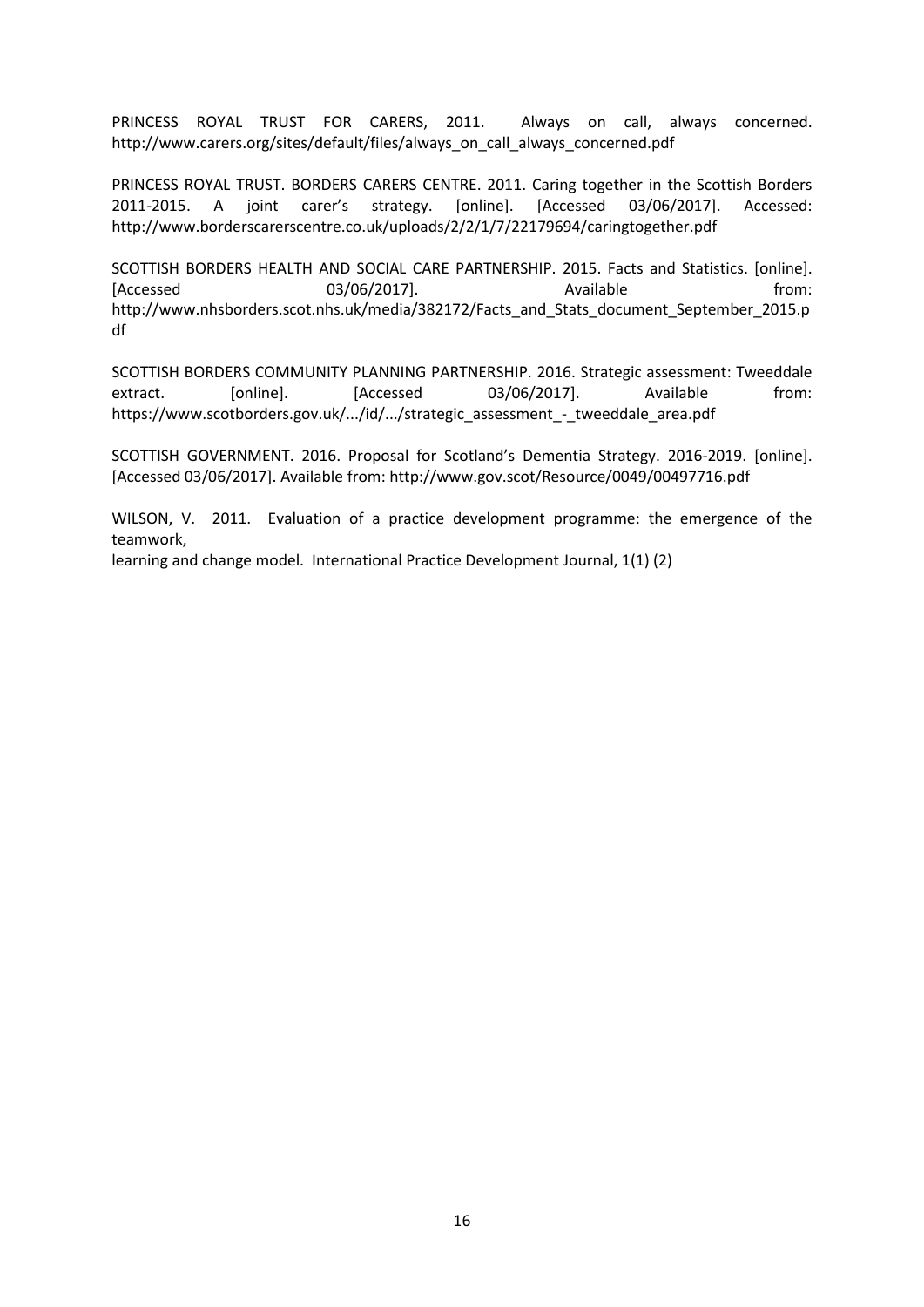<span id="page-16-0"></span>Appendix 1: Leaflet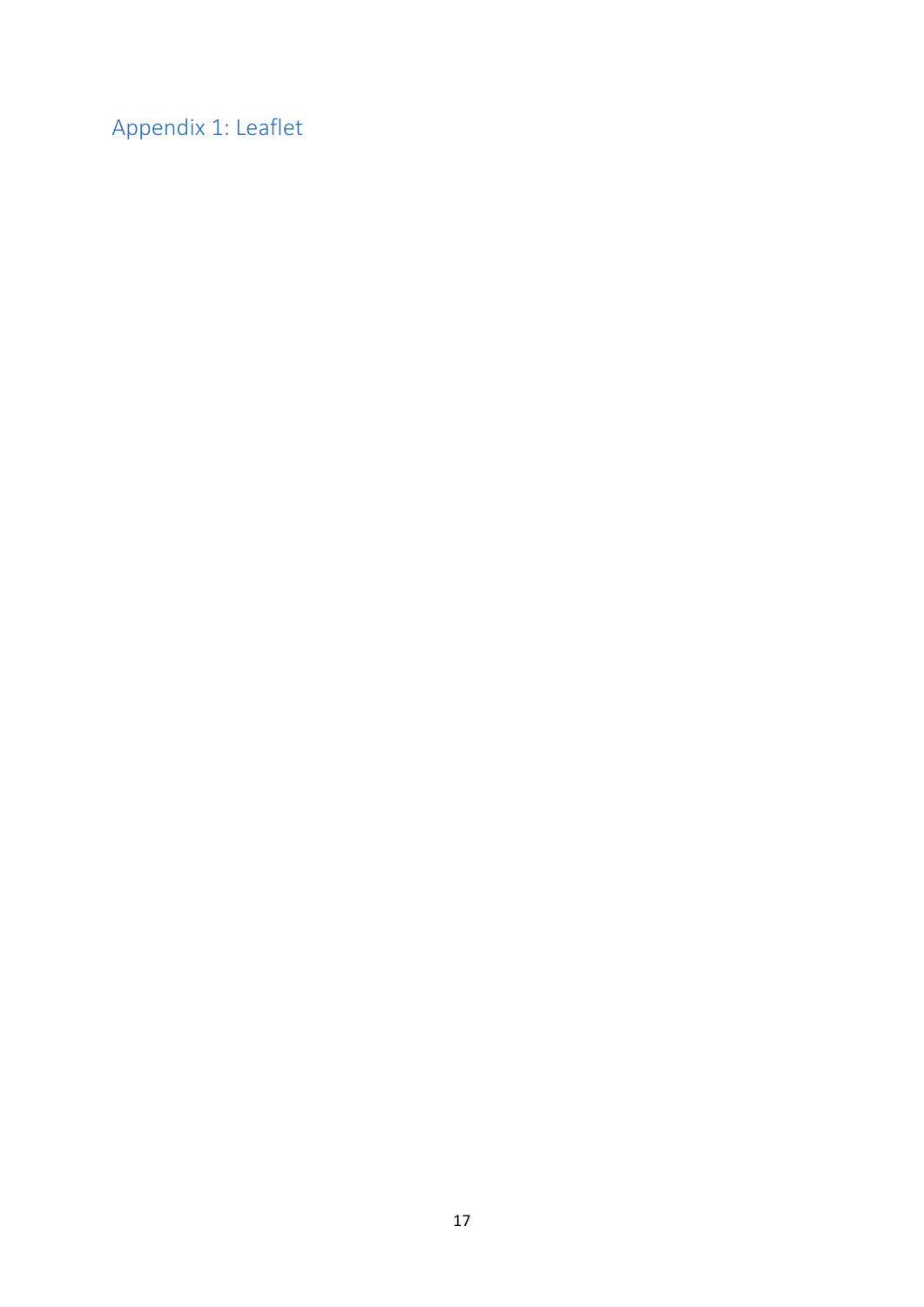

**A signpost for people caring for loved ones living with dementia**



 $\overline{\mathbf{w}}$ Quan Magazet<br>Humoray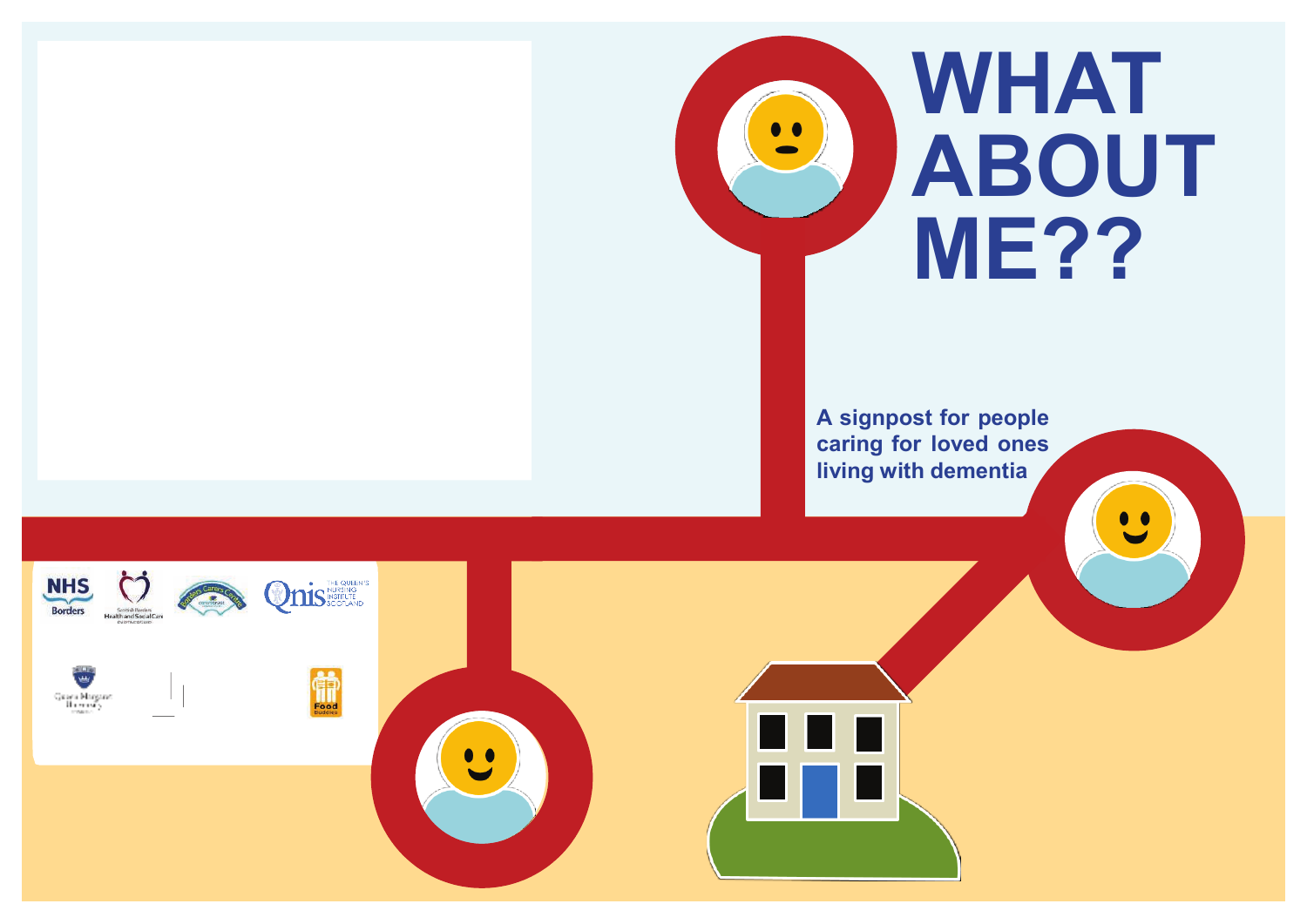# **Background**

This leaflet has been developed for carers of people with dementia. A project funded by the Queen's Nursing Institute Scotland brought carers together with practitioners from health and social care.

We listened to service users and carers talk about how they experience wellbeing and the things that help them stay well.

Carers talked of feeling lost at the point of their loved one being diagnosed with dementia. They said they did not know where to turn to or who to contact for support. Feeling well and resilient was dependent on how well their loved one felt.

We held a tea party in Tweeddale for service users and carers of people with dementia and they made suggestions about what might have helped them in these early stages. We explored what helps carers stay well and feel resilient. Together we developed this leaflet that we hope you find useful.

Carers reported that they don't know where to turn when they suspect their family member may have dementia. Receiving this information, they felt, "What now…?"

#### **Make an appointment with your Doctor**

If you suspect your loved one may have dementia, go with them to their appointment with the GP so you can both hear any information together.

# **RECREATIONAL**

#### **Community Capacity Building Team**

CommunityCapacity@scotborders.gov.uk, 01835 825 080 **Dementia Friendly Cafes** – approved by Borders Food Buddies The Garden Café, Traquair House, Dawyck Garden Café, Eastgate Theatre Café, Kailzie Gardens Café, Whitmuir Café, Lamancha **Outside the Box**

Initiatives such as Food Buddies, eating well for people with dementia and in later life and gardening for people with dementia and their carers. ruth.n@otbds.org or see: www.otbds.org

#### **Cycling without Age**

Trishaw rides around Peebles CWAPeebles@gmail.com **Meet and make** 

Free crafting classes for people with dementia and their carers. Monthly every Friday 10.30–11.30am. Peebles Community Hall. Mandy Durkin, Red Button Arts, 07958158181

#### **Walk it groups**

Dementia Friendly Health Walks in Tweeddale. Contact Denise Carmichael. 01835 826702, 07813535394, denise.carmichael@scotborders.gov.uk A**lzheimer Scotland Borders.** See above.

# **TRANSPORT**

**Tweed Wheels** Volunteer Resource Centre, School Brae, Peebles. 01721 723123

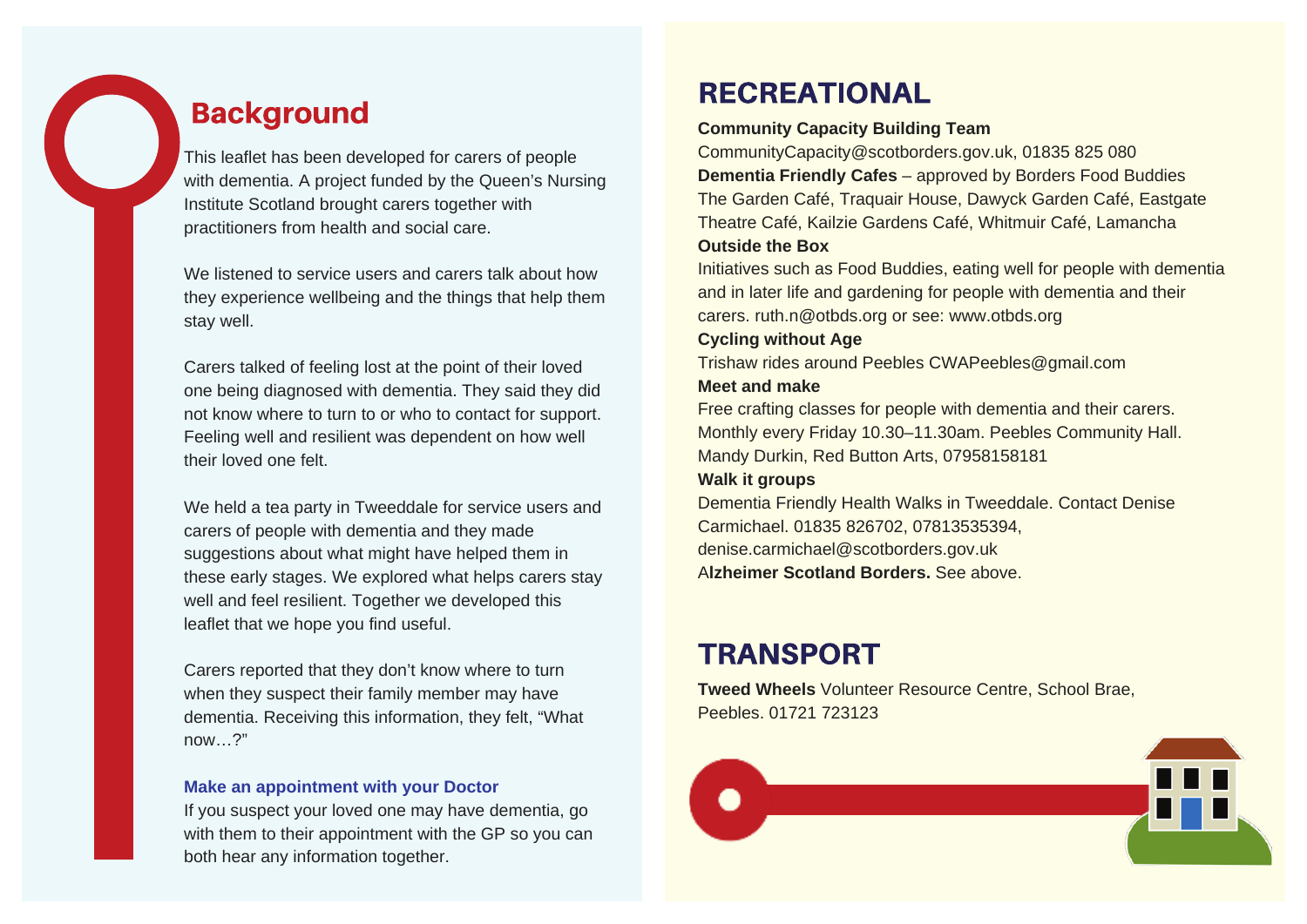**Carers said they felt well if their loved ones felt well. They said it was important to know who to ask and where to go for support.**

# **HEALTH AND SOCIAL CARE**

**Ability Borders -** Information and signposting service for people with a physical disability or long-term conditions

0300 999 2273, enquiries@abilityborders.org.uk

**ALISS** (A Local Information System for Scotland) - Online network aiming to increase the availability of health and wellbeing information for people living with long term conditions, disabled people and unpaid carers, aliss.org

**Alzheimer Scotland Borders** - 19 Bridge Street, Kelso, 01573 400324, also on Facebook, alzscot.org

**24-hour Dementia Helpline** - freephone 0808 808 3000

**Borders Carers Centre** - borderscarerscentre.co.uk, 01896 752 431

**Borders Care Voice** - borderscarevoice.org.uk, 01896 757 290

**Borders Independent Advocacy Service** 01896 752200

**What Matters Hub** 2–4pm every Wednesday, Eastgate Theatre, Peebles,

scotborders.gov.uk/whatmattershubs

### **Scottish Borders Council Health and Social Care**

0300 100 1800, scotborders.gov.uk/socialwork **The Red Cross** - 01896 751 888 Befriending Services Jacqui Rammage Befriending Connexions Borders BefriendingBorders@Alzscot.org, 01573 400 324

# **FINANCIAL**

**Citizens Advice Bureau, Peebles**  peeblescab.org.uk, (01721) 721722 **Borders Carers Centre**  Free and independent advice and support plan (as above) Your GP may do various tests – such as a memory test. It may take more than one appointment for a diagnosis.

Your GP can refer you to the **Mental Health Older Adults Service (MHOAS)** for support if this is appropriate. You will be entitled to support from a Post Diagnostic Link Worker for a year after diagnosis. Your doctor can also offer support if you are feeling very stressed, low in mood and are finding it difficult to cope.

## **Support Networks**

**Speak to family, friends and neighbours** 

- they may want to help more than you realise.

**Borders Carers Centre** provide free and independent

advice to unpaid family carers for people with any disability or illness over the age of 18 years. They offer the carer support plan.

**Health and Social Care** provide professional support and advice on available support and services in your area.

**Community nursing teams** based in your Health Centre.

Provide support for you if your loved one is housebound, attending to their nursing requirements.

**What Matters Hub** weekly in Peebles. Health and Social Care and third sector professionals offer advice and support.

**Alzheimer Scotland** is an organisation that offers advice and support if you suspect your loved one may have dementia. They have a 24-hour helpline.

**Third sector and community groups** - there are many of these in your area to support you and your loved one. See contacts list for more information.

**Befriending groups** trained groups of volunteers to provide you and your loved one with friendship and respite.

**Resources** - ask your Post Diagnostic Support Link Worker for the information booklets regarding all aspects of dementia that you are entitled to at the point of diagnosis.